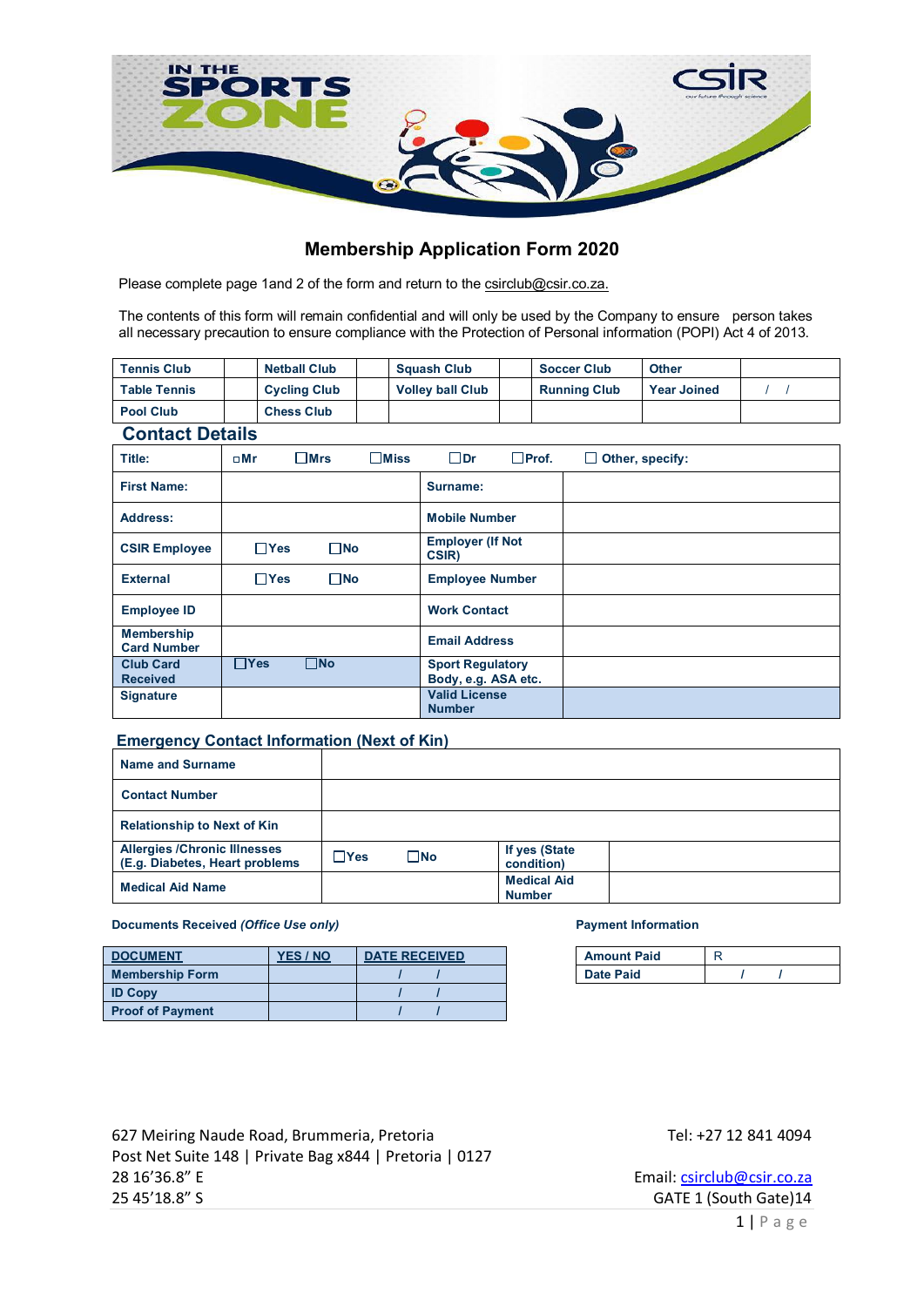

## **Waiver and Assumption of Risk**

### **USE OF FACILITIES INDEMNITY**

I do hereby on behalf of myself and/or my dependants/executor, acknowledge and declare that:

I am entering the CSIR Recreational Site situated at the premises of the CSIR, Meiring Naude Road, Brummeria, Pretoria, at my own risk and on the express condition that neither the CSIR, nor any of its officers/employees, shall be liable to me or my dependants/executor for any damages arising out of loss of life or bodily injuries suffered by me, or for any loss of or damage to my property or estate, arising out of any accident or cause which may occur during my visit to the premises, whether or not such accident or cause arises out of negligence, failure, incompetence or any other act whatsoever, on the part of the CSIR or any of its officers/employees; and on behalf of myself, my executor and dependants. I do hereby indemnify, hold harmless and absolve the CSIR, its officers and employees against any damage whatsoever and legal expenses or costs which may arise out of my stay at/ visit to the premises.

Insofar as I will be accompanied by my minor child/ren, I, in my capacity as father/mother and natural guardian, confirm that the aforesaid indemnity shall equally apply to any damages arising out of loss of life or bodily injuries suffered by him/her/them, as well as any loss of or damage to such child/ren's property or estate, arising out of any accident or cause, which may occur during his/her/their visit to the premises.

#### **SPORTS AND RECREATION CLUB AFFILIATION – RELEASE AND INDEMNIFICATION**

I understand and acknowledge that participating in activities ran by The CSIR Sports and Recreation Clubs(s) carries a certain risk of physical injury which may occur through no fault of any volunteer, participant, employee, or coach affiliated with the club.

I fully understand that the program may be strenuous and choose to participate completely voluntarily. I accept full responsibility for my own safety. I agree not to hold the instructors or management responsible for any injuries which may occur. Furthermore, I realize that it is my responsibility to know my own limits and will not act in a manner that will bring harm to my-self or others. It is also my duty to immediately point out any injuries or limitations that I may have to the instructors/coaches or management and to seek medical attention. I agree that I will not continue with any session if prohibited to by the coach / instructor. It is also my duty to report any safety issues / concerns to the Sports and Recreation Club / Club Executive or any appointed authority.

I fully understand and agree to all the above. I also agree to comply with all safety rules presented by the Club instructors/coaches and / or management. The Club hold the right to terminate any contract or membership at any time for affiliated members who fail to comply with the aforementioned, or Club Constitution.

This Waiver and Release of Liability shall remain valid for the entire calendar year in which it is executed and will remain in force until it is expressly revoked by written notice from me to the Clubs; provided however, that any such revocation shall not in any manner affect the waiver, release of liability, and indemnification given for any acts or occurrences prior to such receipt of said written notice to the Clubs or prior to termination of my participation.

#### **DISCLAIMER**

I HAVE READ AND UNDERSTAND THE CSIR SPORTS AND RECREATION CLUB TERMS AND CONDITIONDS, AND I ACCEPT AND AGREE TO ABIDE BY THEM FULLY. I ENTER INTO THIS AGREEMENT VOLUNTARILY, WITH FULL KNOWLEDGE OF ITS EFFECT, AND WITHOUT INDUCEMENT.

| Signature                                     | Date: |  |
|-----------------------------------------------|-------|--|
| Name and Surname                              |       |  |
| Signature of Parent /<br>Guardian if under 18 |       |  |

627 Meiring Naude Road, Brummeria, Pretoria Tel: +27 12 841 4094 Post Net Suite 148 | Private Bag x844 | Pretoria | 0127 28 16'36.8" E Email: csirclub@csir.co.za 25 45'18.8" S GATE 1 (South Gate)24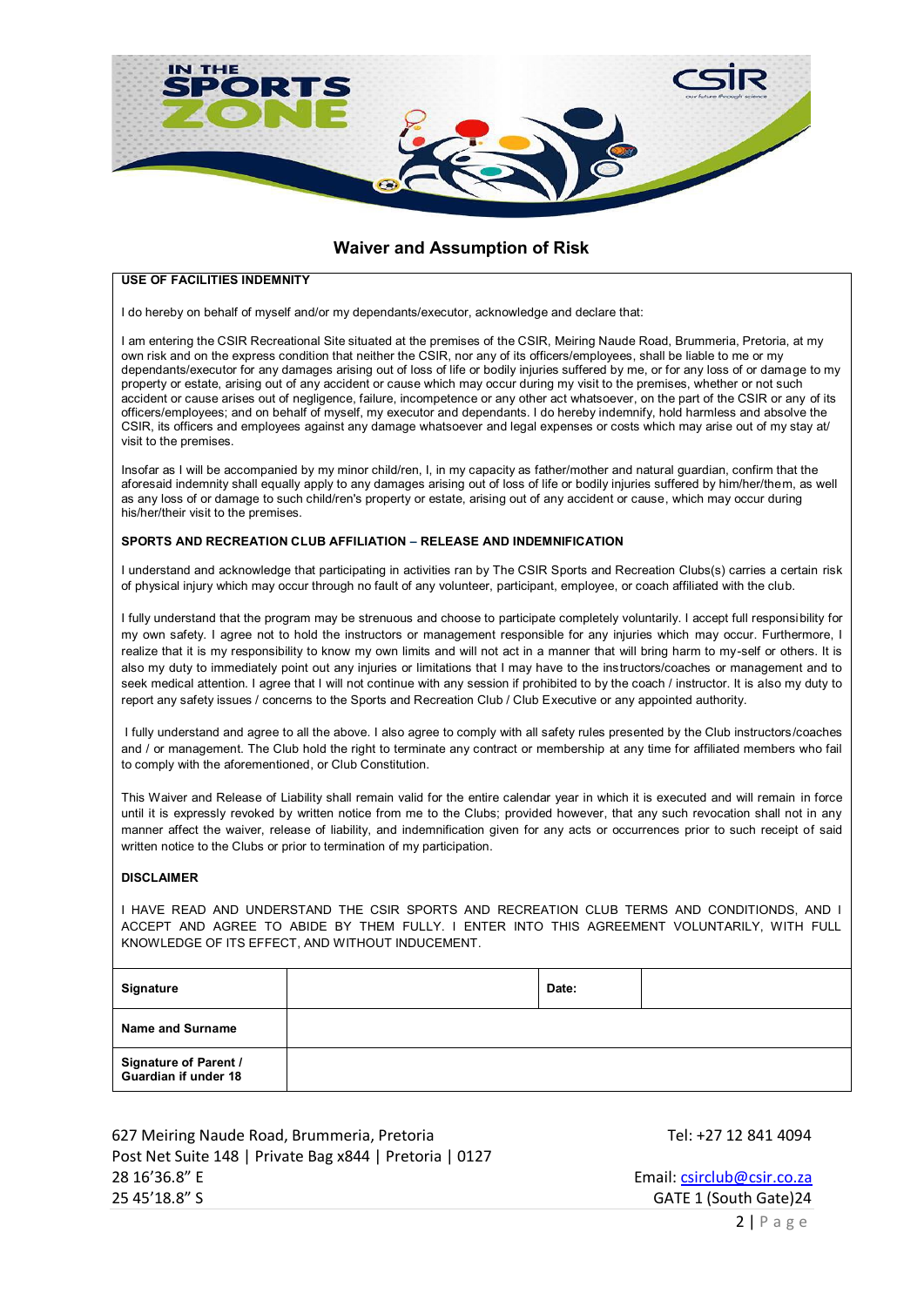

# **Banking Details and Fee Structure**

|                                                  | <b>Tennis Club</b>     |                                                                       |
|--------------------------------------------------|------------------------|-----------------------------------------------------------------------|
| <b>Club Chair</b>                                | Anton De Kock          | adkock2@csir.co.za                                                    |
| Website                                          |                        | http://www.csirtennisclub.org.za/                                     |
| <b>Banking Details</b>                           | 05 45                  | CSIR Tennis Club; Nedbank Menlyn; Acc nr 1605 094 897, Branch code 16 |
| <b>Membership Fees</b>                           |                        |                                                                       |
| Full Associate (Wednesday; Saturdays; League)    | R 1 100.00             |                                                                       |
| Dependant Student (Spouse/ Child of Full Member) | R 950.00               |                                                                       |
| Casual (Does not take part in Organised Tennis)  | R 860.00               |                                                                       |
| Junior                                           | R450.00                |                                                                       |
| <b>CSIR Casual Membership</b>                    | R430.00                |                                                                       |
|                                                  | <b>Running Club</b>    |                                                                       |
| <b>Club Chair</b>                                | <b>Willie Fourie</b>   | WFourie@csir.co.za                                                    |
| <b>Banking Details</b>                           |                        | CSIR Running Club; Nedbank; Acc nr 1605 141 704, Branch code 16 0545  |
| <b>Membership Fees</b>                           |                        |                                                                       |
| 1ste and only Member of family                   | R 600.00               |                                                                       |
| 2nd Member                                       | R 400.00               |                                                                       |
| Junior Members (16-19yrs)                        | R 275.00               |                                                                       |
| Social Member                                    | R 275.00               |                                                                       |
|                                                  | <b>Volleyball Club</b> |                                                                       |
| <b>Club Chair</b>                                | <b>Brian North</b>     | bnorth@csir.co.za                                                     |
| <b>Contact Person</b>                            | Thiru Swettenham       | tnswettenham@gmail.com                                                |
| <b>Banking Details</b>                           | Branchcode 115734      | CSIR Volleyball Club; Nedbank; The Grove Mall; Acc nr 2618 014 375,   |
| <b>Membership Fees</b>                           |                        |                                                                       |
| <b>CSIR Staff Member</b>                         | R 200.00               |                                                                       |
| <b>External Member</b>                           | R400.00                |                                                                       |
| Additional family Member                         | R 175.00               |                                                                       |
| Student (Supply proof of Current Reg.)           | R 175.00               |                                                                       |
|                                                  | <b>Squash Club</b>     |                                                                       |
| <b>Club Chair</b>                                | Louis van Wyk          | LavWyk@csir.co.za                                                     |
| Website                                          |                        | http://csirsquash.wixsite.com/csirsquashclub                          |
| <b>Banking Details</b>                           | Branchcode 63 20 05    | CSIR Squash Club; Absa Bank Lynnwood; Acc nr 1630 148 355,            |
| <b>Club Membership Fees</b>                      |                        |                                                                       |
| <b>CSIR Members/ Associate Members</b>           | R440.00                |                                                                       |
| Family discount (Spouse 50 %)                    | R220.00                |                                                                       |
| <b>External Members</b>                          | R1170.00               |                                                                       |
| Family discount (Spouse 50 %)                    | R585.00                |                                                                       |
| Pensioners (Age 60 and above)                    | R585.00                |                                                                       |
| Scholars                                         | R120.00                |                                                                       |
| Students                                         | R235.00                |                                                                       |
| League Players (In addition to membership fees)  | R645.00                |                                                                       |
| Lights                                           | R10.00 p/h             |                                                                       |

627 Meiring Naude Road, Brummeria, Pretoria Tel: +27 12 841 4094 Post Net Suite 148 | Private Bag x844 | Pretoria | 0127 28 16'36.8" E Email: csirclub@csir.co.za<br>25 45'18.8" S GATE 1 (South Gate) 34

GATE 1 (South Gate)34